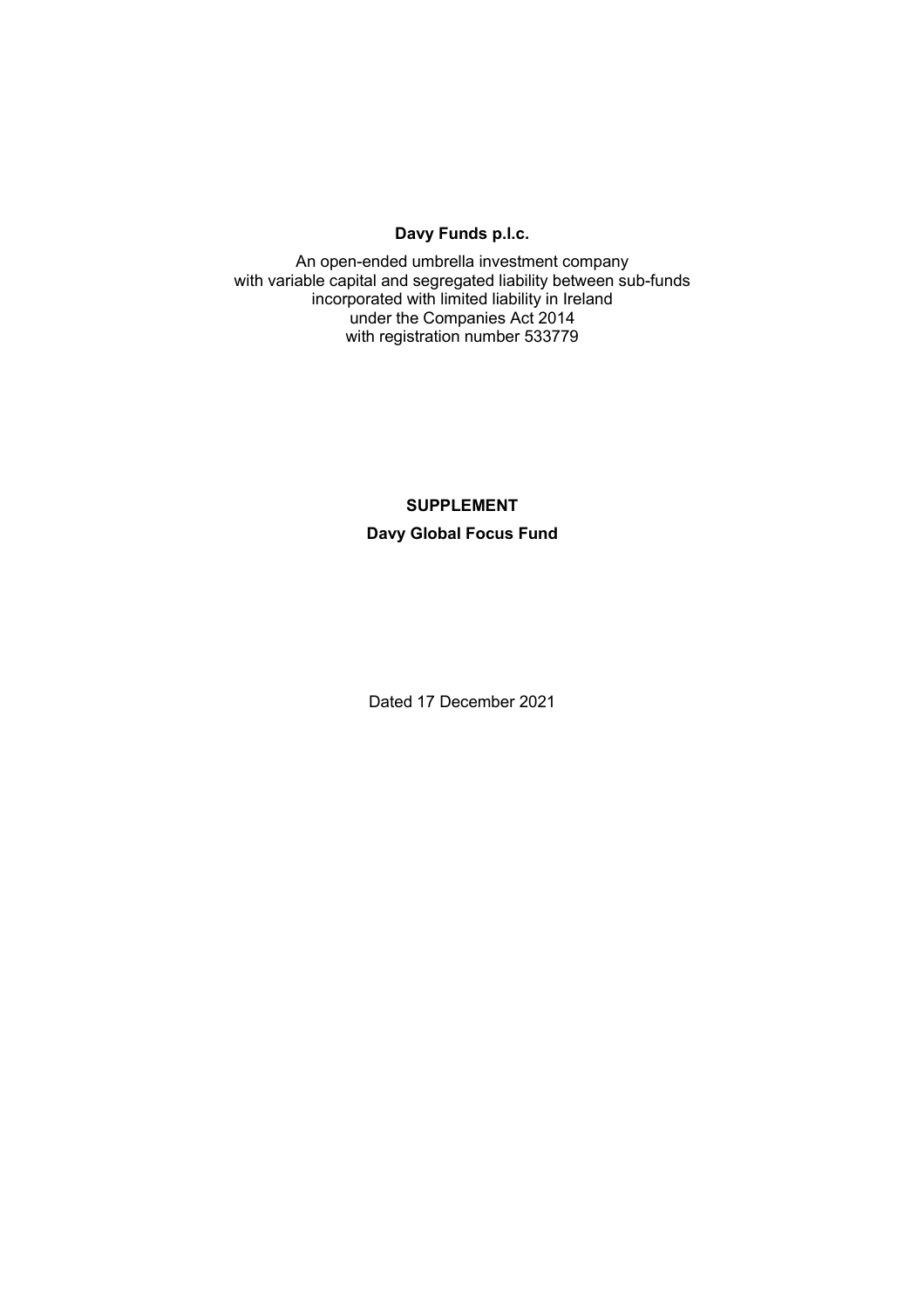# **1 IMPORTANT INFORMATION**  \_\_\_\_\_\_\_\_\_\_\_\_\_\_\_\_\_\_\_\_\_\_\_\_\_\_\_\_\_\_\_\_\_\_\_\_\_\_\_\_\_\_\_\_\_\_\_\_\_\_\_\_\_\_\_\_\_\_\_\_\_\_\_\_\_\_\_\_\_\_\_\_\_\_\_\_\_

\_\_\_\_\_\_\_\_\_\_\_\_\_\_\_\_\_\_\_\_\_\_\_\_\_\_\_\_\_\_\_\_\_\_\_\_\_\_\_\_\_\_\_\_\_\_\_\_\_\_\_\_\_\_\_\_\_\_\_\_\_\_\_\_\_\_\_\_\_\_\_\_\_\_\_\_\_

**The Directors (whose names appear under the heading "Management of the Company - Directors" in the Prospectus), accept responsibility for the information contained in this Supplement and the Prospectus. To the best of the knowledge and belief of the Directors (who have taken all reasonable care to ensure that such is the case) the information contained in this Supplement and in the Prospectus is in accordance with the facts and does not omit anything likely to affect the import of such information. The Directors accept responsibility accordingly.** 

This Supplement contains information relating specifically to Davy Global Focus Fund (the "Fund"), a Fund of Davy Funds p.l.c. (the "Company"), an open-ended umbrella fund with segregated liability between sub-funds authorised by the Central Bank as a UCITS pursuant to the Regulations.

**This Supplement forms part of and should be read in the context of and in conjunction with the Prospectus for the Company dated 17 December 2021 (the "Prospectus").** 

**The Fund is suitable for investors who are prepared to accept a high level of volatility.** 

**The Fund may invest in Financial Derivative Instruments ("FDIs") for investment, currency hedging and efficient portfolio management purposes. (See "Borrowing and Leverage" below for details of the leverage effect of investing in FDIs).**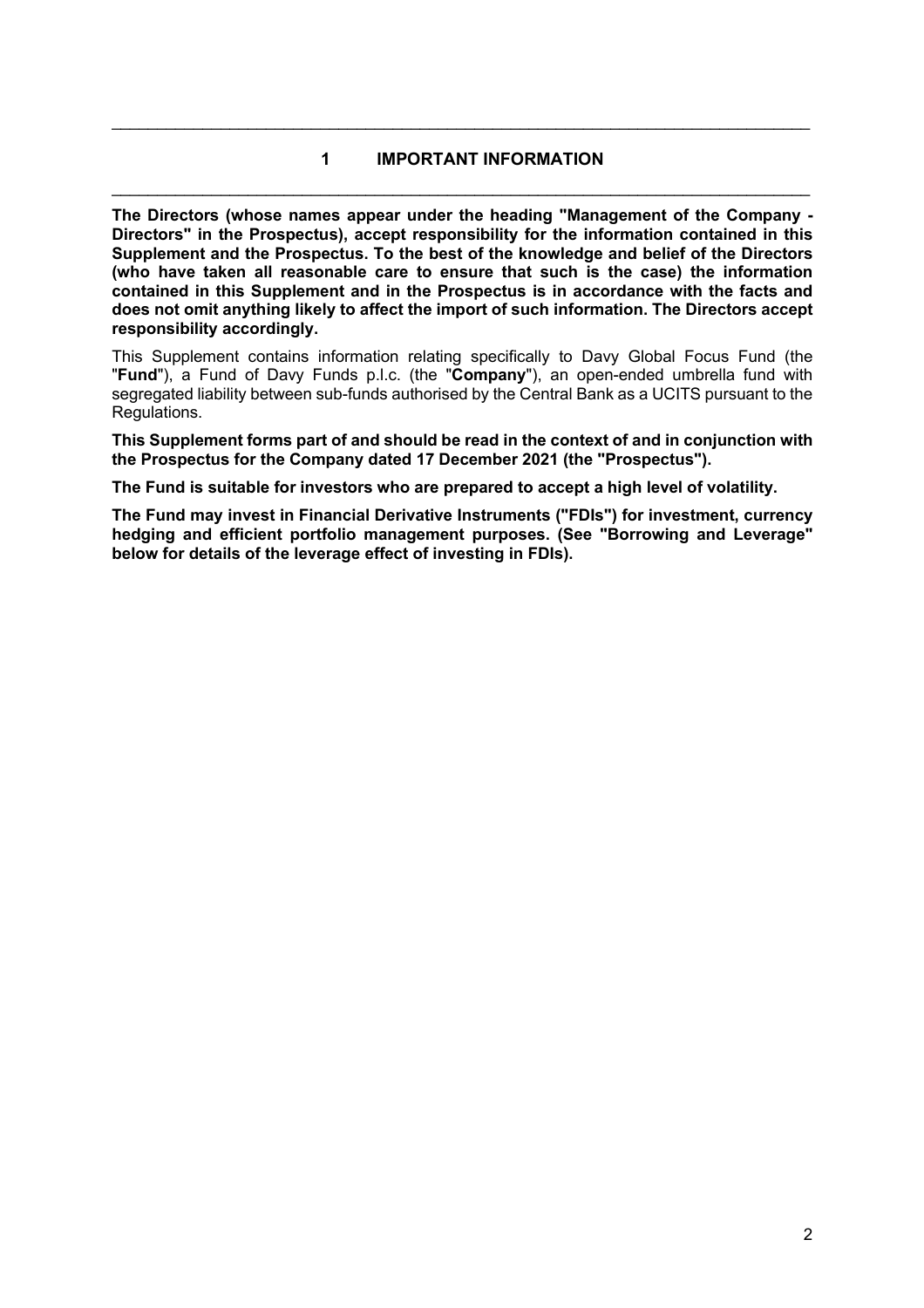# **2 DEFINITIONS**  \_\_\_\_\_\_\_\_\_\_\_\_\_\_\_\_\_\_\_\_\_\_\_\_\_\_\_\_\_\_\_\_\_\_\_\_\_\_\_\_\_\_\_\_\_\_\_\_\_\_\_\_\_\_\_\_\_\_\_\_\_\_\_\_\_\_\_\_\_\_\_\_\_\_\_\_\_

 $\mathcal{L}_\mathcal{L} = \mathcal{L}_\mathcal{L} = \mathcal{L}_\mathcal{L} = \mathcal{L}_\mathcal{L} = \mathcal{L}_\mathcal{L} = \mathcal{L}_\mathcal{L} = \mathcal{L}_\mathcal{L} = \mathcal{L}_\mathcal{L} = \mathcal{L}_\mathcal{L} = \mathcal{L}_\mathcal{L} = \mathcal{L}_\mathcal{L} = \mathcal{L}_\mathcal{L} = \mathcal{L}_\mathcal{L} = \mathcal{L}_\mathcal{L} = \mathcal{L}_\mathcal{L} = \mathcal{L}_\mathcal{L} = \mathcal{L}_\mathcal{L}$ 

#### **Base Currency** means Euro;

**Business Day** means any day (other than a Saturday, Sunday or public holiday) on which commercial banks are open for business in Dublin and/or such other day or days as may be determined by the Directors from time to time and as notified to Shareholders in advance;

**Dealing Day** means each Business Day and/or such other day or days as the Directors may in their absolute discretion determine and notify in advance to Shareholders provided that there shall be at least two Dealing Days in each Month (with at least one Dealing Day per two week period);

**Dealing Deadline** in respect of subscriptions and repurchases means before 16.00 p.m. (Irish time) on the Business Day immediately preceding the relevant Dealing Day, or such other time for the relevant Dealing Day as may be determined by Directors and notified in advance to Shareholders provided always that the Dealing Deadline is no later than the Valuation Point;

**EURIBOR** means the Euro InterBank Offered Rate;

**ESTER** means Euro Short-Term Rate;

**Hurdle Rate** is equal to: (i) prior to 1 January 2022, the three month EURIBOR rate (BB Ticker EUR003M) over the Performance Period on a twelve months basis. The Hurdle Rate is re-set as at the last Business Day of each month and does not compound from one Performance Period to the next; and (ii) from 1 January 2022, 3% of the High Water Mark (as defined in section 3.11 of this Supplement) over the Performance Period. The Hurdle Rate does not compound from one Performance Period to the next;

**Investment Grade** means any investment with a rating of at least Baa3 from Moody's BBB – from Standard & Poor's or BBB – from Fitch or higher;

**Investment Manager** means Davy Global Fund Management Limited;

**Manager** means Davy Global Fund Management Limited or such other person as may be designated, in accordance with the Central Bank Rules, as the Company's fund management company;

**Minimum Fund Size** means €5,000,000 or such other amount as the Directors may in their absolute discretion determine;

**Performance Period** means a period of 12 calendar months commencing in January in each year, provided that the first Performance Period in respect of any Share Class will be the period commencing on the date such Share Class is issued and ending on the last Business Day in December of the same year that such Share Class is issued;

**Regulated Funds** means UCITS and AIFs as set out in the Central Bank's Guidance on UCITS acceptable investments in other investments funds; where AIFs means an alternative investment fund as defined in the European Communities (Alternative Investment Fund Managers Directive) Regulations (S.I. 257 of 2013), as may be amended from time to time;

**Settlement Date** in respect of subscriptions and repurchases respectively shall have the meaning outlined in the section entitled "**Key Information for Buying and Selling Shares**" below;

**Valuation Point** means the close of business in the market which last closes on the first Business Day immediately preceding the relevant Dealing Day by reference to which the Net Asset Value per Share of the Fund is determined provided such point will in no case precede the close of business in the relevant market that closes first on the relevant Business Day and further provided that it is a market where assets of the Sub-Fund are listed and traded.

All other defined terms used in this Supplement shall have the same meaning as in the Prospectus.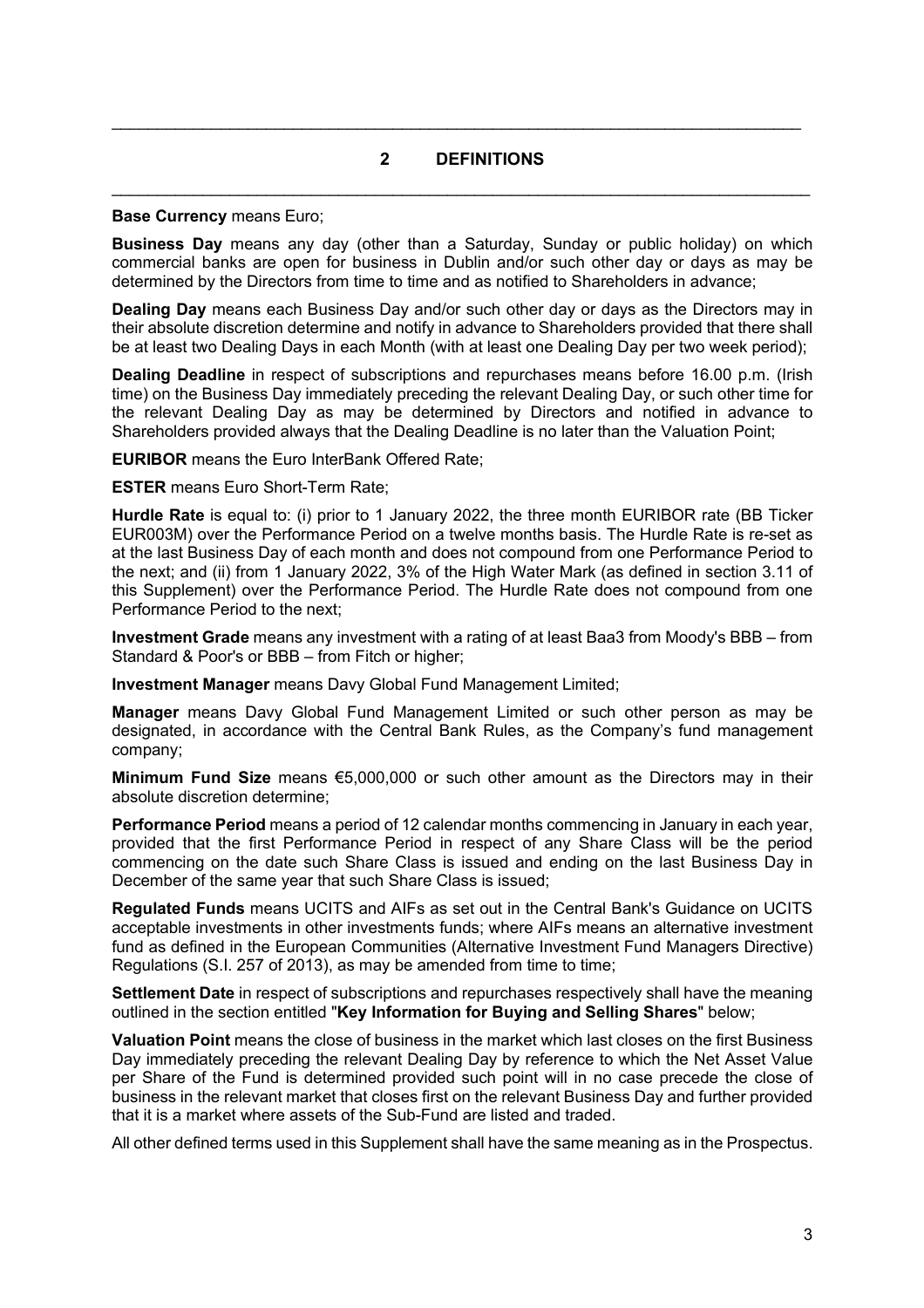# **3 INFORMATION ON THE FUND \_\_\_\_\_\_\_\_\_\_\_\_\_\_\_\_\_\_\_\_\_\_\_\_\_\_\_\_\_\_\_\_\_\_\_\_\_\_\_\_\_\_\_\_\_\_\_\_\_\_\_\_\_\_\_\_\_\_\_\_\_\_\_\_\_\_\_\_\_\_\_\_\_\_\_\_\_**

\_\_\_\_\_\_\_\_\_\_\_\_\_\_\_\_\_\_\_\_\_\_\_\_\_\_\_\_\_\_\_\_\_\_\_\_\_\_\_\_\_\_\_\_\_\_\_\_\_\_\_\_\_\_\_\_\_\_\_\_\_\_\_\_\_\_\_\_\_\_\_\_\_\_\_\_\_

### 3.1 **Investment Objective, Investment Policies and Investment Strategy**

#### (a) **Investment Objective:**

The investment objective of the Fund is to generate absolute returns over the medium term.

Absolute returns are specific consistent positive returns which are not necessarily dependent upon specific asset class exposure or upon continuous rising markets.

There can be no assurance that the Fund will achieve its investment objective.

#### (b) **Investment Policies:**

The Fund intends to achieve its investment objective by investing in a diversified portfolio which will be represented by the asset classes referred below, in accordance with its investment strategy (as discussed below), with the principal focus being on a long-short global equity strategy. The Fund may not invest more than 15% of its net assets in emerging markets.

The Fund may hold long positions in each of the below asset classes ranging between 0% and 125% of Net Asset Value of the Fund and short positions in equity securities ranging from 0% to - 125% of Net Asset Value of the Fund. For the avoidance of doubt, any such short positions will be achieved synthetically; i.e. through the use of FDI.

The asset classes that the Fund may invest in, on a long and short basis, are:

- 1) Equity securities: The Fund may invest between 0% to +/- 125% of its Net Asset Value in equity securities. The Fund may take long and synthetic short positions in equity securities including ordinary shares, common stock preference shares, global depositary receipts, American depositary receipts on a global basis and real estate investment trusts ("**REITs**");
- 2) Fixed income securities: The Fund may also invest up to 60% of its Net Asset Value in fixed income securities. The Fund may take long positions in fixed income securities in the form of fixed and floating rate government and corporate bonds and commercial paper below Investment Grade and above Investment Grade. There will be no more than 30% of the Fund invested in below Investment Grade securities;
- 3) Regulated Funds: The Fund may also invest up to 20% of its Net Asset Value in other Regulated Funds where is it considered consistent with the investment objective of the Fund. The Fund may invest in exchange traded funds ("**ETFs**") to gain exposure to the asset classes set out above. Any investment in ETFs shall not exceed in aggregate 10% of the Net Asset Value of the Fund;
- 4) Unlisted securities: The Fund may also invest up to 10% of its Net Asset Value in unlisted securities; and
- 5) Cash Equivalents: The Fund may invest up to 100% in cash equivalents in the form of commercial paper (i.e. investment grade short-term paper issued by credit institutions) and money market obligations such as short and medium-term treasury bills and treasury notes (both fixed and floating rate), certificates of deposit and bankers' acceptances.

The securities acquired by the Fund (other than permitted unlisted investments) will be listed or traded on the exchanges and markets set out in Appendix II to the Prospectus.

#### **Derivatives**

The Fund may also invest in exchange traded or over-the-counter ("**OTC**") FDIs for investment, currency hedging and/or efficient portfolio management purposes. The FDIs that the Fund may use include (i) forward currencies contracts (ii) currency future contracts (iii) swaps on equities and currencies swaps (iv) contracts for differences (v) warrants (vi) options on equity securities, equity indices (such as S&P, EURO STOXX and FTSE indices), fixed income securities and currencies.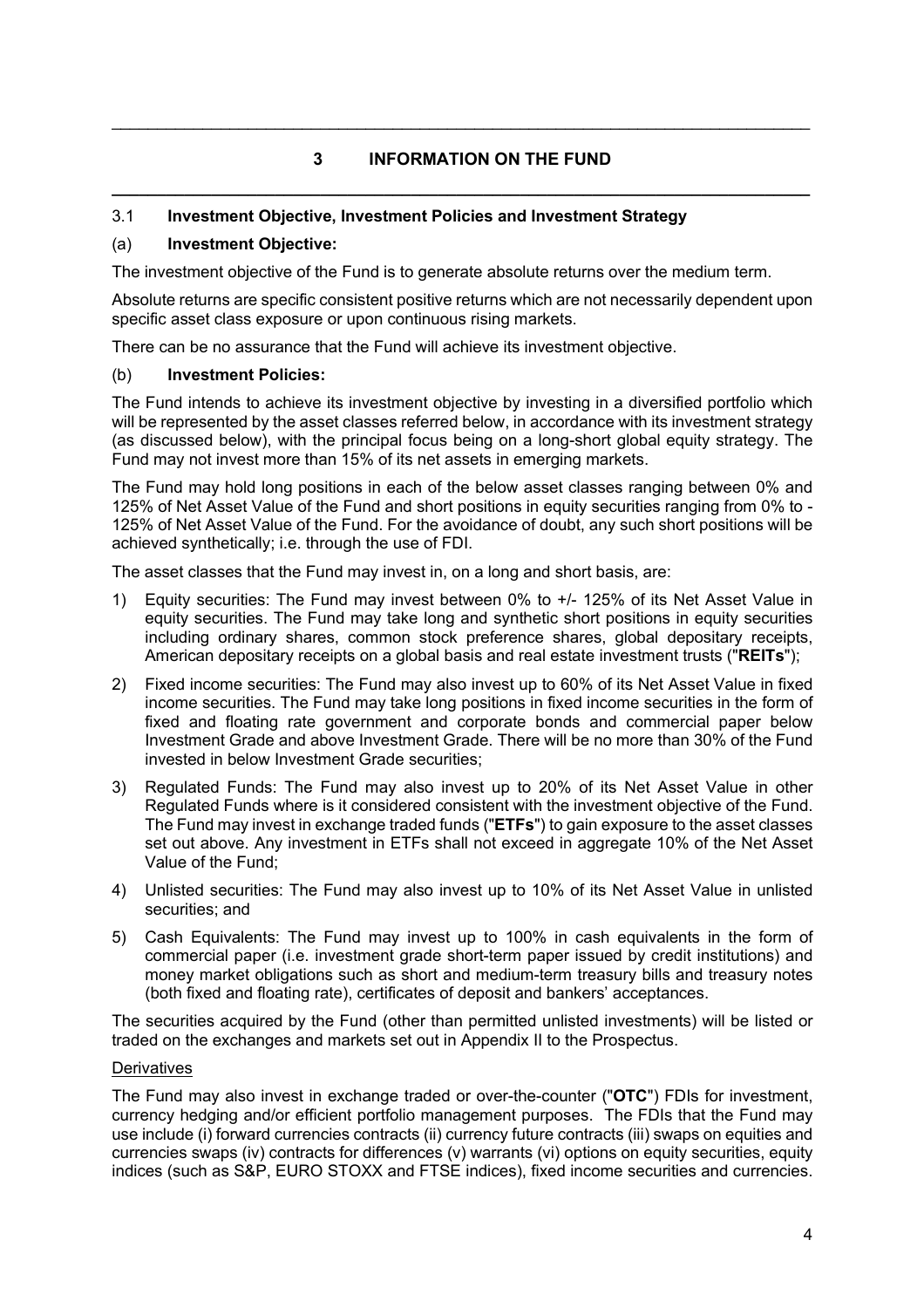The equity indices which the Fund will have exposure to through the use of options will at all times comply with the provisions of the Regulations and the requirements of the Central Bank in respect of UCITS financial indices, in particular in respect of their rebalancing frequency, diversification and publication requirements.

The Fund may use any of these derivatives to create synthetic short positions. Short positions can enhance returns if taken in a market or security that declines in value. As such short position may also help to offset a long position and thus provide protection when a market or security declines in value.

#### For further information on the use of FDIs see "**Use of Derivative and Efficient Portfolio Management Techniques**" below.

## Cash Management

The Fund may also invest in cash and cash equivalents, including but not limited to, short-term fixed income securities including commercial paper (i.e. investment grade short-term paper issued by credit institutions) and money market obligations such as short and medium-term treasury bills and treasury notes (both fixed and floating rate), certificates of deposit and bankers' acceptances. The Fund may hold up to 100% of its Net Asset Value in cash at any one time, depending on market conditions and pending investment opportunities.

### (c) **Investment Strategy**

The Investment Manager will invest in the asset classes described above (or a combination of asset classes) which it considers will generate absolute returns. As described in the Investment Policies above (1) to (5), it is expected that the Fund will focus primarily on equities, with fixed income securities and Cash Equivalents principally used to mitigate the Fund's exposure to market risk.

The equity portfolio will be diversified across sectors, avoiding over-concentration in any single sector or issuer. The composition of the Fund's portfolio will be reviewed regularly and changed when appropriate and in accordance with its investment objective, policies and restrictions.

In managing the portfolio, the Investment Manager seeks to exploit market inefficiencies by employing both fundamental (i.e. bottom up analysis in respect of the relevant equity securities) and quantitative (i.e. statistical or mathematical analysis to identify anomalies or investment opportunities in such equity securities) research to identify value gaps between the underlying Company's stated intrinsic value and the market price of such companies.

The Fund will seek to go long on securities which are identified by the Investment Manager as being undervalued and short on equity securities which are overvalued.

Global equity securities from listed and/ or recognised exchanges will be assessed using such fundamental and quantitative research, and long positions taken in the stocks determined most likely to deliver a positive return, and short positions taken in the stocks determined most likely to deliver a negative return.

Investments can be made directly by purchasing physical holdings and/or indirectly by entering into financial derivative instruments.

The investment process focuses equally on managing risk and generating returns, at all times seeking to create a diversified portfolio of assets. Positions will be scaled according to a security's market impact (size, liquidity and volatility) to ensure that appropriate risk adjusted positions are taken within the Fund. Positions will be monitored regularly and assessed against geographic and sector exposures by the Investment Manager.

The Fund will seek to avoid investment in securities of issuers which are considered by a thirdparty data provider to be violating fundamental humanitarian principles or violating human rights (and where the third-party data provider's assessment does not cover a particular issuer, the Investment Manager will establish on a best-efforts basis whether the issuer is in violation of these principles). Additionally, the Fund will seek to avoid investment in securities of issuers that manufacture cluster munitions or landmines or issuers that derive more than 10% of their revenue from the production of thermal coal.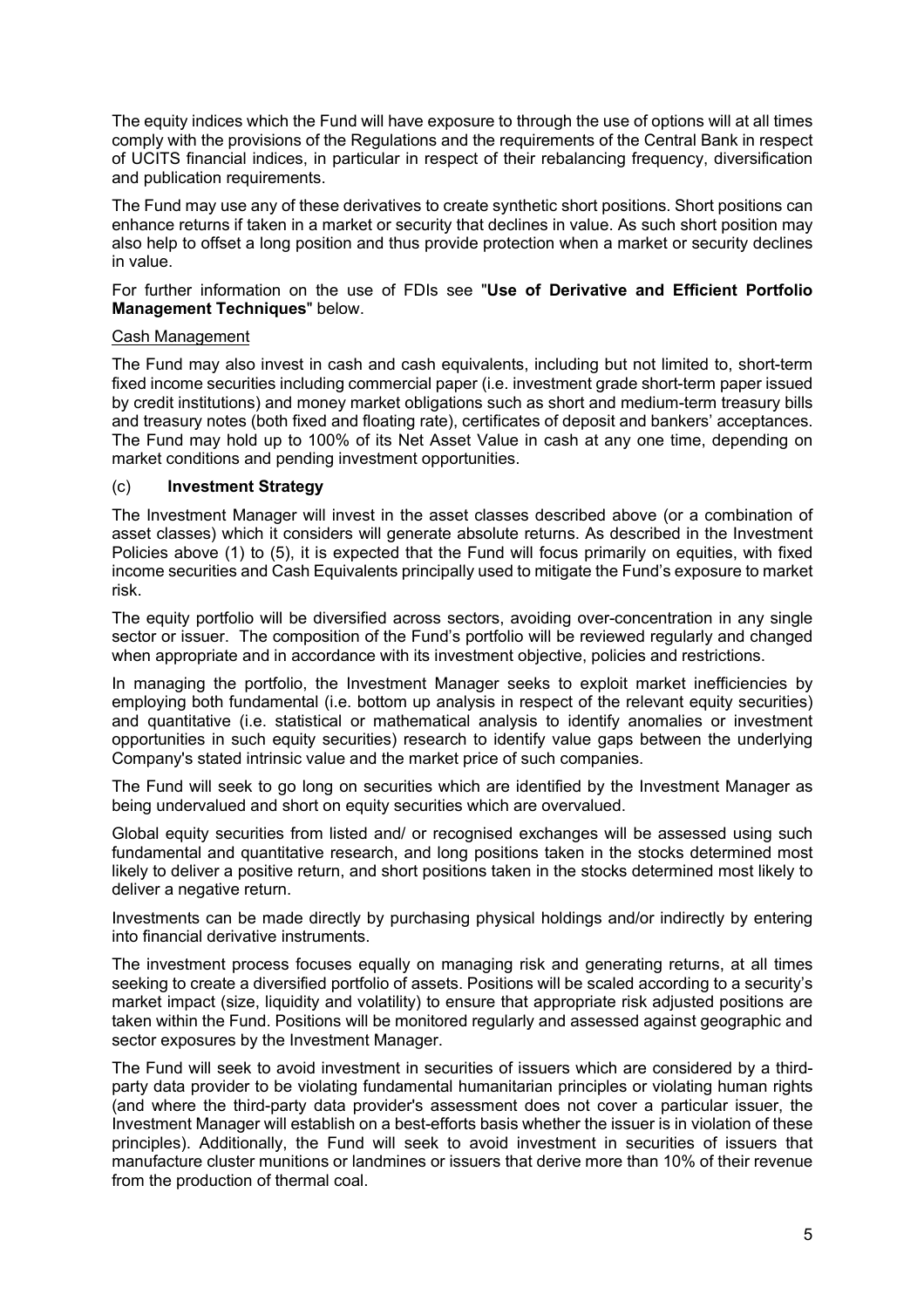# 3.2 **Use of Derivatives and Efficient Portfolio Management Techniques**

The Fund may engage in transactions in FDI for the purposes of investment, efficient portfolio management and/or to protect against currency exchange risks within the conditions and limits laid down by the Central Bank from time to time. The Investment Manager will look to ensure that the techniques and instruments used are economically appropriate in that they will be realised in a cost-effective way.

## *Options*

The Fund may purchase and sell put and call exchange traded options or may enter into options traded OTC. The Fund may use options on assets in lieu of purchasing and selling the underlying assets. The Fund may purchase and sell put and call options on equity securities and fixed income securities and eligible equity indices for investment purposes.

Currency options may be used to hedge against currency fluctuations in the portfolio.

For example: (i) put options and index put options may be purchased to provide an efficient, liquid and effective mechanism for "locking in" gains and/or to protect against future declines in value on securities that it owns; and (ii) call options and index call options may be purchased to provide an efficient, liquid and effective mechanism for taking positions in securities.

The purpose behind the purchase of put options by the Fund is to hedge against a decrease in the market generally or to hedge against a decrease in the price of particular securities or other assets held by the Fund. The purpose behind the purchase of call options by the Fund is to provide exposure to increases in the market or to hedge against an increase in the price of securities or other assets that the Fund intends to purchase at a later date. The purpose behind the Fund selling (or writing) covered call options is typically to generate increased returns from the reference underlying asset.

### *Forwards*

Forward currency contracts could be used to hedge against currency risk that has resulted from assets held by the Fund that are not in the Base Currency. The Fund, may, for example, use forward currency contracts by selling forward a foreign currency against the Base Currency to protect the Fund from foreign exchange rate risk that has arisen from holding assets in that currency.

# *Futures*

A futures contract is an agreement between two parties to buy or sell a specified quantity of the financial instrument called for in the contract at a pre-determined price in the future. Futures can be cash settled as well as physically settled.

For example: currency futures may be utilised to hedge against a possible increase in the price of a currency in which securities the Fund anticipates purchasing is denominated.

The purchase of futures contracts can serve as a long hedge and the sale of futures contracts can serve as a limited short hedge. Futures contracts allow the Fund to hedge against market risk or gain exposure to the underlying market. Since these contracts are marked-to-market daily, the Fund can, by closing out its position, exit from its obligation to buy or sell the underlying assets prior to the contract's delivery date.

#### *Swaps*

Currency swaps are agreements between two parties to exchange future payments in one currency for payments in another currency. These agreements are used to transform the currency denomination of assets and liabilities. Unlike interest rate swaps, currency swaps must include an exchange of principal at maturity.

Swaps are entered into for various reasons. Currency swaps can be used to transform the exposure to one currency against the exposure to another currency. This can be done for hedging purposes as well as gaining exposure to another currency. Equity swaps are typically entered into for gaining exposure to certain reference assets in order to avoid transaction costs (including tax), to avoid locally based dividend taxes. They can also be used for hedging purposes.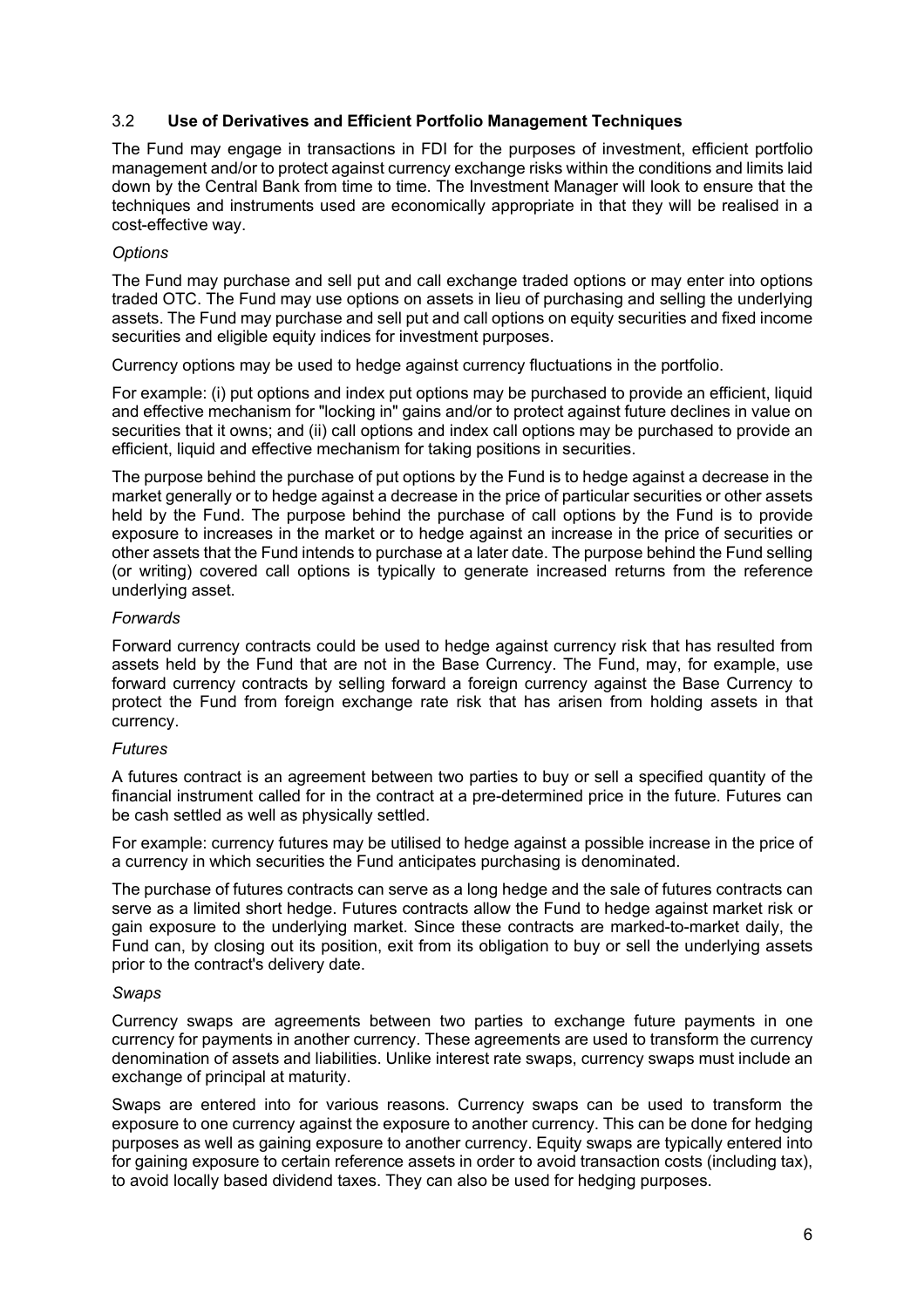#### *Contract for difference*

A contract for difference ("**CFD**") is a contract the object of which is to secure a profit or avoid a loss by reference to fluctuations in the value or price of equities or in an index of such equities.

CFDs are synthetic instruments which mirror the profit (or loss) effect of holding (or selling) securities directly without buying the actual securities themselves. A CFD on a company's shares will specify the price of the shares when the contract was started. The contract is an agreement to pay out cash on the difference between the starting share price and the share price when the contract is closed. Accordingly, under such an instrument the Fund will make a profit if it has a purchase position and the price of the underlying security rises (and make a loss if the price of the underlying security falls). Conversely if the Fund has a sale position, it will make a profit if the price of the underlying security falls (and make a loss if the price of the underlying security rises). As part of the normal market terms of trade the Fund must comply with market participants' terms and conditions and in particular initial margin has to be paid to cover potential losses (on set up) and variation margin on adverse price movements (during the term of the CFD).

The Fund may use CFDs and apply these to certain types of assets held by the Fund. The rationale for the use of CFDs is set out below. There is no restriction on the proportion of assets that may be subject to CFDs. In any case the most recent semi-annual and annual report of the relevant Fund will express as an absolute amount and as a percentage of the Fund's assets the amount of Fund assets subject to CFD.

CFDs may be used either as a substitute for direct investment in the underlying equity security or as an alternative to and for the same purposes as futures and options, particularly in cases where there is no futures contract available in relation to a specific security, or where an index option or index future represents an inefficient method of gaining exposure because of pricing risk. Where the Investment Manager wishes to take short positions in equities, it may do so synthetically through the use of contracts for difference and options (including equity options). The use of equity futures will allow the Investment Manager to take positive and negative views on the direction of equity prices. For long exposures to equities, the Investment Manager will utilise equity derivatives where it considers that such instruments are the most appropriate or cost-effective means of accessing the relevant underlying equities.

#### *Warrants*

The Fund may use warrants to obtain exposure to, or acquire, the underlying equity or other securities of an issuer consistent with the Fund's investment policy.

For example: warrants may be used to obtain exposure to, or acquire, the underlying equity or other securities of an issuer.

Direct and indirect operational costs and/or fees (which do not include hidden revenue) arising from use of FDIs for EPM purposes may be deducted from the revenue delivered to the Company. Such costs and/or fees are payable to the relevant counterparty to the FDI in question and such counterparty may or may not be related to the Investment Manager or the Depositary. All revenues generated from such FDIs, net of direct and indirect operational costs, will be returned to the Company.

Collateral or margin may be passed by the Fund to a counterparty or broker in respect of OTC FDI transactions. Please refer to the section of the Prospectus entitled "**Collateral Policy**" for further details.

Please refer to the section of the Prospectus entitled "**Efficient Portfolio Management**" for further details.

The use of FDI and efficient portfolio management techniques for the purposes outlined above will expose the Fund to the risks disclosed under the section of the Prospectus entitled "**Risk Factors**".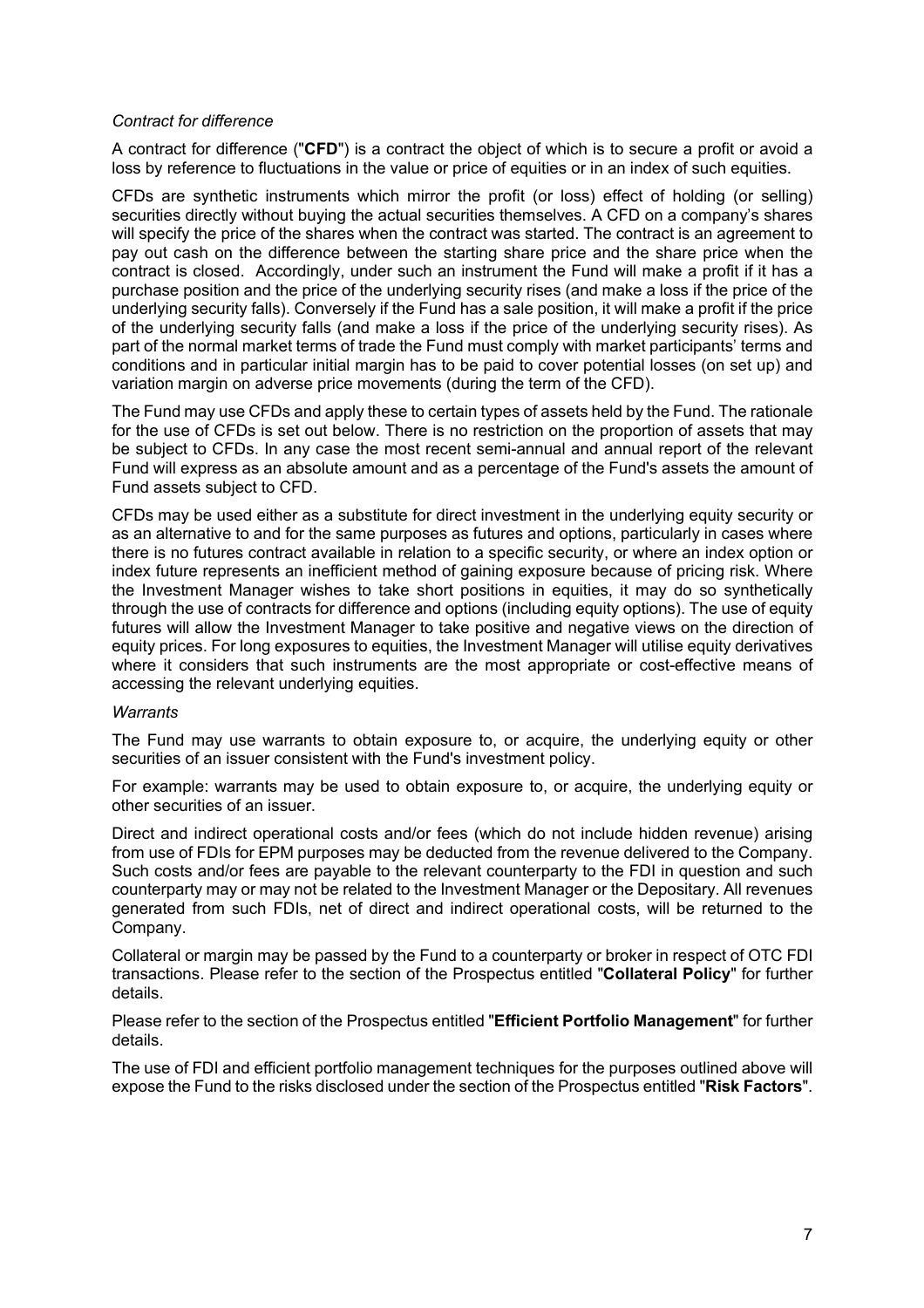# 3.3 **Borrowing and Leverage**

#### (a) Borrowing

The Company may only borrow on a temporary basis for the account of the Fund and the aggregate amount of such borrowings may not exceed 10% of the Net Asset Value of the Fund. In accordance with the provisions of the Regulations, the Company may charge the assets of the Fund as security for borrowings of the Fund.

## (b) Leverage

The Fund may utilise FDI as referred to in the section headed "**Use of Derivatives and Efficient Portfolio Management Techniques**" above. The Fund will engage in FDI and to the extent that the commitment approach does not adequately capture the global exposure of the portfolio, the Value at Risk ("**VaR**") methodology will be considered the appropriate methodology to calculate the Fund's global exposure and market risk, taking into account the investment objective and policies of the Fund and the complexity of the FDI used.

The Fund will be leveraged as a result of its use of FDI and may therefore generate a notional exposure above 100 per cent of the Net Asset Value of the Fund when calculated using VaR methodology. VaR is the advanced risk measurement methodology used to assess the Fund's market risk. This leverage effect entails greater risk for investors.

Investors should be aware that VaR is a way of measuring the maximum potential loss at a given confidence level (probability) over a specific time period under normal market conditions. The Fund could however be exposed to losses which are much greater than envisaged by VaR, more so under abnormal market conditions. It should be noted that VaR does not explicitly measure leverage; rather, VaR is a statistical risk measure and the actual loss of a particular transaction or to the Fund overall may materially exceed the loss indicated by the use of VaR.

The level of leverage (calculated as a sum of the notional exposure of FDI being utilised by the Fund) under normal circumstances is not expected to be more than 125% of the Net Asset Value of the Fund. It is possible that leverage may exceed this range and the Fund may be subject to higher leverage levels from time to time. The expected level of leverage range is calculated based on the sum of the absolute value of notionals of the derivatives used, in accordance with the Central Bank Rules. This figure does not take into account any netting and hedging arrangements that the Fund has in place at any time even though these netting and hedging arrangements are used for risk reduction purposes and is therefore not a risk-adjusted method of measuring leverage which means this figure is higher than it otherwise would be if such netting and hedging arrangements were taken into account. As these netting and hedging arrangements, if taken into account, may reduce the level of leverage, this calculation may not provide an accurate measure of the Fund's actual leverage position. There are limitations in using VaR as a statistical measure of risk because it does not directly limit the level of leverage in the Fund and only describes the risk of loss in prevailing market conditions and would not capture future significant changes in volatility.

The Fund will use the absolute VaR model. In applying the VaR model, the following quantitative standards are used:

- the 'one-tailed' confidence level is 99%;
- the holding period is 20 days; and
- the historical observation period is longer than one year.

The VaR shall not exceed 20% of the Net Asset Value of the Fund, based on the above quantitative standards. VaR is calculated daily.

The absolute VaR model is considered appropriate as the Fund does not define the investment target in relation to a benchmark.

The Company on behalf of the Fund has filed with the Central Bank its risk management process which enables it to accurately measure, monitor and manage the various risk associated with the use of FDI. Any FDI not included in the risk management process will not be utilised until such time as a revised submission has been provided to the Central Bank. The Company will, on request,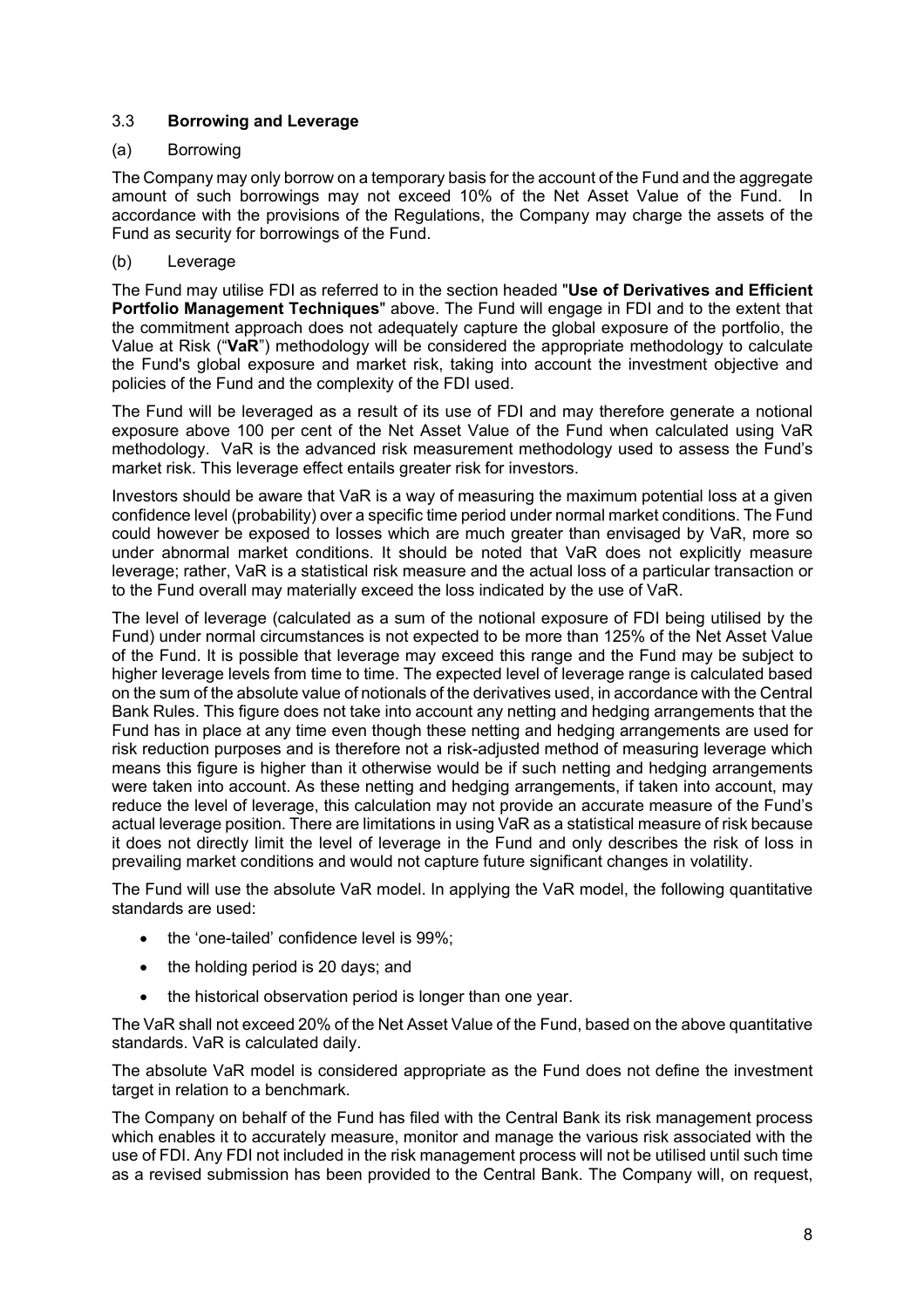provide supplementary information to Shareholders relating to the risk management methods employed, including the quantitative limits that are applied and any recent developments in the risk and yield characteristics of the main categories of investments.

# 3.4 **Investment Restrictions**

Investors must note that the Company and the Fund adhere to the restrictions and requirements set out under the Regulations, as may be amended from time to time. These are set out in Appendix I to the Prospectus.

Notwithstanding this, the Fund will not invest more than 10% of its Net Asset Value in other UCITS or CIS in aggregate.

# 3.5 **Profile of a Typical Investor**

A typical investor will be seeking to achieve a return on their investment in the medium to long term.

# 3.6 **Risk Factors**

Investors should read and consider the sections of the Prospectus entitled "**RISK FACTORS**" and "**SFDR-related Disclosures (a) Sustainability Risk**" before investing in the Fund. However, not all of the risks disclosed in the "**RISK FACTORS**" section of the Prospectus will be material to an investment in this particular Fund.

The risks described in the Prospectus should not be considered to be an exhaustive list of the risks which potential investors should consider before investing in the Fund. Potential investors should be aware that an investment in the Fund may be exposed to other risks from time to time.

# 3.7 **Key Information for Buying and Selling Shares**

Details of all share classes are set out in the table below.

| <b>Class</b>   | <b>Class</b><br>Currency | <b>Initial</b><br>Period*    | Offer       | Initial<br><b>Issue</b><br><b>Price</b>    | <b>Minimum</b><br>Shareholding** | <b>Minimum</b><br><b>Initial</b><br>Investment<br>Amount** | <b>Minimum</b><br><b>Additional</b><br>Investment<br>Amount** |
|----------------|--------------------------|------------------------------|-------------|--------------------------------------------|----------------------------------|------------------------------------------------------------|---------------------------------------------------------------|
| A Accumulating | Euro                     | Initial<br>period<br>closed. | offer<br>IS | Initial<br>offer<br>period<br>İS<br>closed | €500                             | €500                                                       | €100                                                          |

\*The Initial Offer Period may be shortened or extended by the Directors. The Central Bank will be notified in advance of any such shortening or extension if subscriptions for Shares have been received and otherwise shall be notified subsequently, on an annual basis.

\*\*Subject to the discretion of the Directors (or their delegate) in each case to allow lesser amounts.

Applications for Shares and applications for the repurchase of Shares along with all required antimoney laundering documentation must be received by the Dealing Deadline. Applications for Shares will only be accepted on a cleared funds basis in the Base Currency.

Applications received after the Dealing Deadline for the relevant Dealing Day shall be deemed to have been received by the next Dealing Deadline, save in exceptional circumstances where the Directors may in their absolute discretion (reasons to be documented) determine and provided the applications are received before the Valuation Point for the relevant Dealing Day. Repurchase requests received after the Dealing Deadline shall be treated as having been received by the following Dealing Deadline, save in exceptional circumstances where the Directors may in their absolute discretion (reasons to be documented) determine and provided they are received before the Valuation Point for the relevant Dealing Day.

Subscription Settlement Date: Subscription monies should be paid to the account specified in the Application Form (or such other account specified by the Administrator) so as to be received by no later than three Business Days after the relevant Dealing Day. If payment in full and/or a properly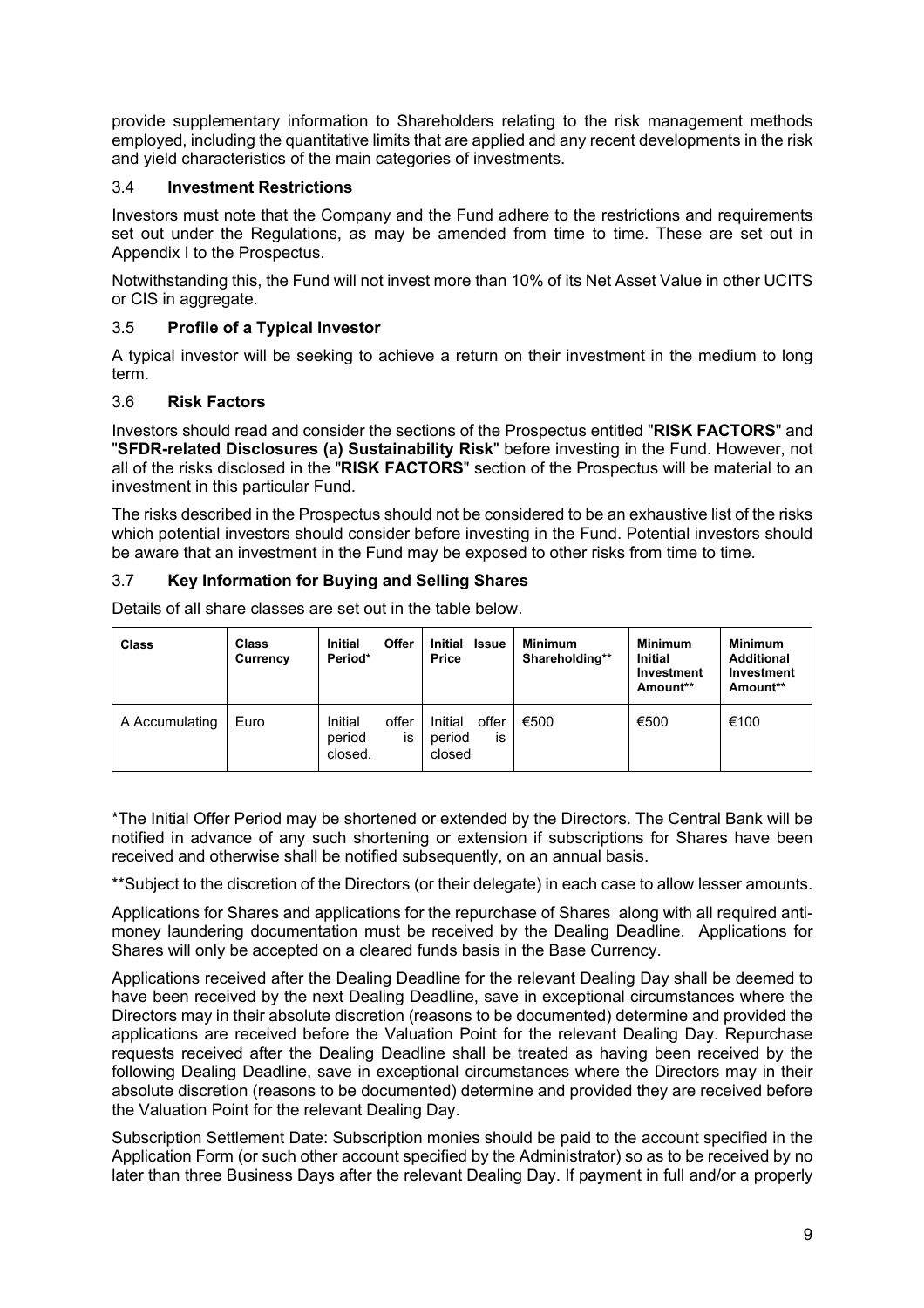completed Application Form along with all required anti-money laundering documentation have not been received by the relevant times stipulated above, the application may be refused.

Repurchase Settlement Date: Payment of Repurchase Proceeds will be made by electronic transfer to the account of the redeeming Shareholder at the risk and expense of the Shareholder normally within three Business Days of the relevant Dealing Day and, in all cases, will be paid within ten Business Days of the Dealing Deadline for the relevant Dealing Day, provided that all the required documentation has been furnished to and received by the Administrator.

# 3.8 **Dividend Policy**

The Fund does not intend to distribute dividends to Shareholders. The income and profit will be accumulated and reinvested in the Fund on behalf of the Shareholders.

### 3.9 **Exchange of Shares**

Shareholders may exchange between similar Classes of Shares in accordance with the provisions set out under the heading "**Exchange of Shares**" in the Prospectus. The Directors can refuse an application to exchange between Classes of Shares in accordance with the provisions set out under the heading "**Exchange of Shares**".

#### 3.10 **Fees and Expenses**

The following fees and expenses will be incurred by the Company on behalf of the Fund and will affect the Net Asset Value of the relevant Share Class of the Fund.

| <b>Class</b>   | <b>Investment Management</b><br><b>Fee</b> | <b>Administrator Fee</b>            | <b>Depositary Fee</b>               |
|----------------|--------------------------------------------|-------------------------------------|-------------------------------------|
| A Accumulating | 1.00%                                      | 0.085%                              | 0.0175%                             |
|                |                                            | Per annum of the NAV of<br>the Fund | Per annum of the NAV<br>of the Fund |

#### **Investment Management Fee & Expenses**

The Investment Manager shall be entitled to the maximum annual Investment Management Fee equal to a percentage of the Net Asset Value of the relevant Class detailed in the above table.

Such fee shall be calculated and accrued at each Valuation Point and payable monthly in arrears.

The Investment Manager is also entitled to its reasonable out-of-pocket expenses out of the assets of the Fund.

#### **Depositary Fee & Expenses**

The Depositary shall be entitled to an annual Depositary Fee equal to a percentage of the Net Asset Value of the relevant Class, detailed in the above table, subject to a minimum monthly fee of €600 together with reasonable costs and expenses incurred by the Depositary in the performance of its duties as Depositary of the Fund. These fees shall accrue and be calculated on each Dealing Day and shall be payable monthly in arrears.

The Depositary shall also be entitled to be reimbursed out of the assets of the Fund all agreed subcustodian fees, expenses and transaction charges (which will be charged at normal commercial rates) as agreed with the Directors.

#### **Administrator Fee & Expenses**

The Administrator shall be entitled to the maximum annual Administrator Fee equal to a percentage of the Net Asset Value of the relevant Class detailed in the above table. Such fee shall be calculated and accrued at each Valuation Point and payable monthly in arrears. The Administrator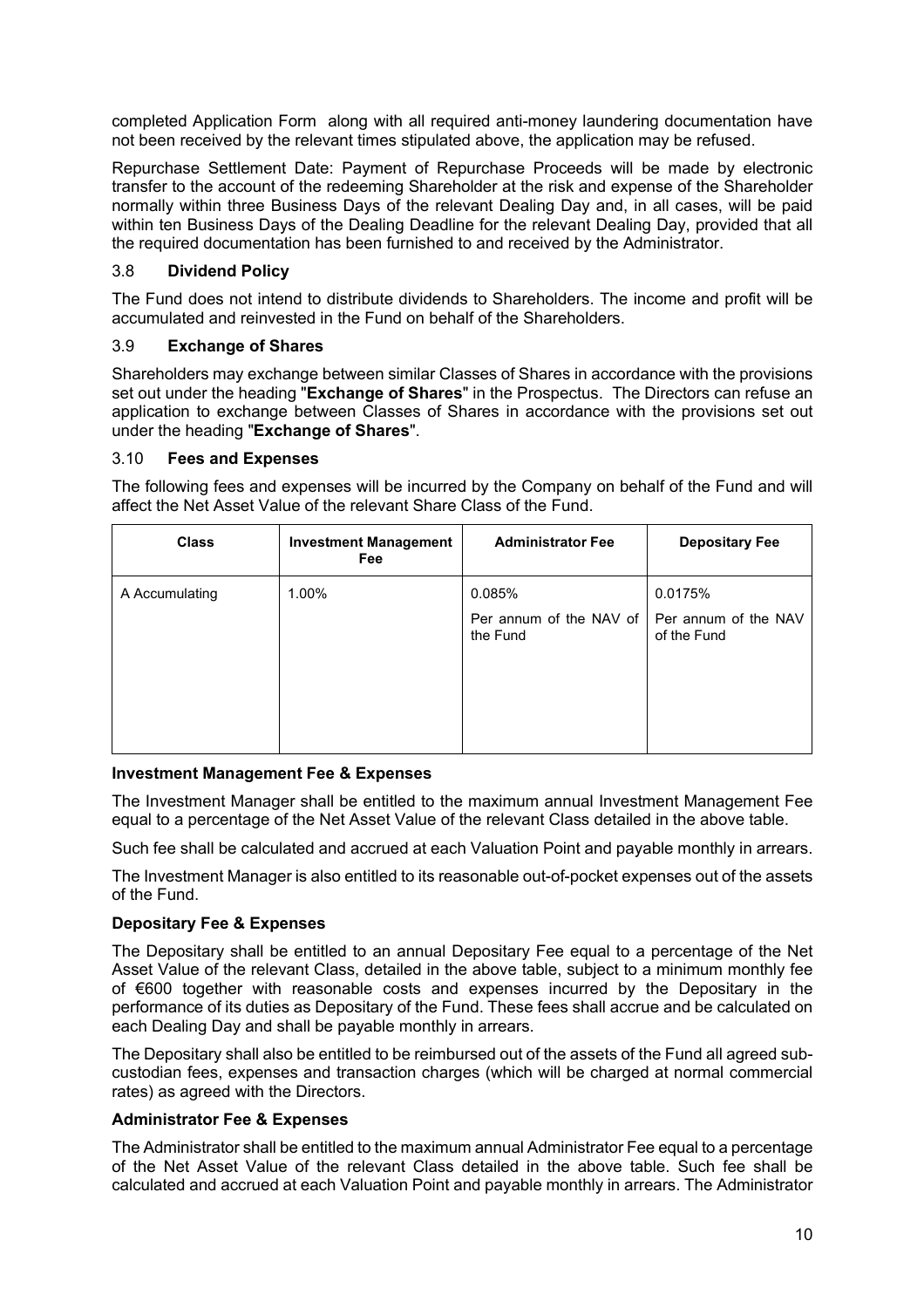shall be also be entitled to a minimum annual fee of €30,000 per year and a transaction fee for each transaction conducted pursuant to the Administration Agreement which will be charged at normal commercial rates.

The Administrator is also entitled to its reasonable out-of-pocket expenses out of the assets of the Fund.

# **Performance Fee**

### 3.11 **Performance Fee**

The Investment Manager will also be entitled to receive a performance-based fee out of the assets of the Fund (the "**Performance Fee**"). The Performance Fee in respect of each of the relevant Share Classes for each Performance Period will be equal to 15% of the appreciation in the Net Asset Value in excess of the High Water Mark, subject to the Net Asset Value being in excess of the High Water Mark as increased by the Hurdle Rate.

For the avoidance of doubt, a Performance Fee shall only be payable where the Net Asset Value of the relevant Share Class exceeds the High Water Mark as increased by the Hurdle Rate. The Hurdle Rate is non-cumulative and any underperformance versus the Hurdle Rate in the Performance Period is not carried forward from one Performance Period to the next.

The High Water Mark of the relevant Share Class is the higher of:

- (i) the initial offer price multiplied by the initial shares issued to the relevant Share Class; and
- (ii) the highest Net Asset Value of the relevant Share Class in the Fund as at the last Valuation Point of any previous Performance Period.

The Performance Fee will be calculated and accrued as at each Valuation Day and paid annually in arrears. The Performance Fee in respect of each Performance Period will be calculated by reference to the Net Asset Value before deduction for any accrued Performance Fee.

The Performance Fee will be paid to the Investment Manager in arrears as soon as reasonably practicable after the end of each Performance Period.

If Shares are redeemed during a Performance Period, the Performance Fee will be calculated as though the relevant Redemption Day was the end of a Performance Period and an amount equal to any accrued Performance Fee in respect of such Shares will be paid to the Investment Manager. The accrued Performance Fee in respect of those Shares will be paid to the Investment Manager as soon as reasonably practicable after the date of redemption.

If the Investment Management Agreement is terminated during a Performance Period, the Performance Fee in respect of the then current Performance Period will be calculated and paid as though the date of termination were the end of the relevant Performance Period.

The Performance Fee is based on net realised and net unrealised gains and losses as at the end of each Performance Period and, as a result the Performance Fee may be paid on unrealised gains which may subsequently never be realised.

The Performance Fee shall be calculated by the Administrator and verified by the Depositary following the year end.

The checks implemented in respect of the Performance Fee are in place to prevent the Performance Fee from being open to the possibility of manipulation.

# **Management Fee**

Investors are referred to the Prospectus for details of the Manager's fee.

# 3.12 **Benchmark Regulation**

The Fund uses ESTER to measure the performance of the Fund in accordance with Article 3(1)(7)(e) of the Benchmark Regulation. The Fund also uses the MSCI World Index (together with ESTER, each a "**Benchmark**") to measure the performance of the Fund for comparison purposes only.